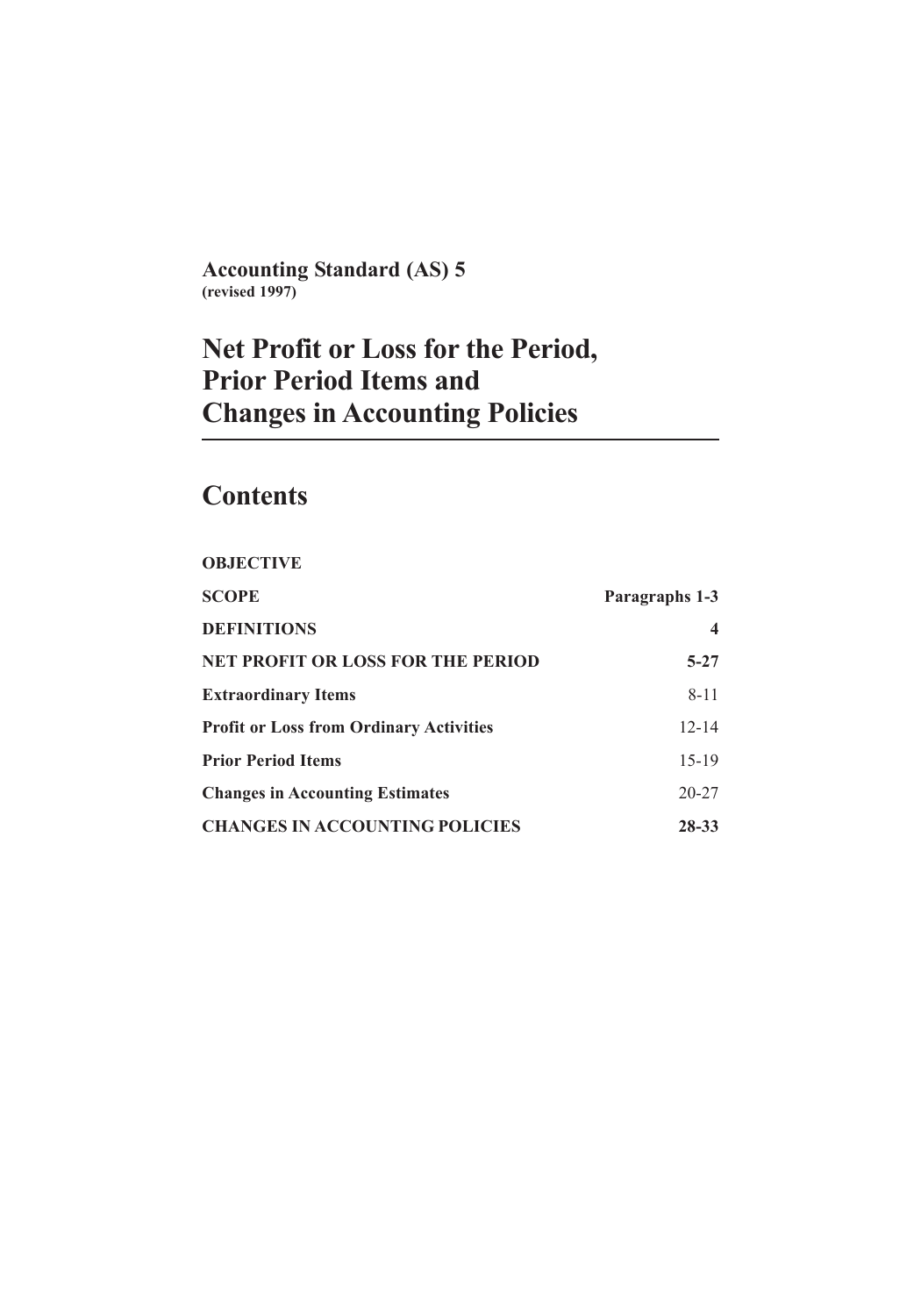**Accounting Standard (AS) 5\* (revised 1997)**

## **Net Profit or Loss for the Period, Prior Period Items and Changes in Accounting Policies**

*[This Accounting Standard includes paragraphs set in bold italic type and plain type, which have equal authority. Paragraphs in bold italic type indicate the main principles. This Accounting Standard should be read in the context of its objective, the Preface to the Statements of Accounting Standards1 and the 'Applicability of Accounting Standards to Various Entities' (See Appendix 1 to this Compendium).]*

## **Objective**

The objective of this Standard is to prescribe the classification and disclosure of certain items in the statement of profit and loss so that all enterprises prepare and present such a statement on a uniform basis. This enhances the comparability of the financial statements of an enterprise over time and with the financial statements of other enterprises. Accordingly, this Standard requires the classification and disclosure of extraordinary and prior period items, and the disclosure of certain items within profit or loss from ordinary activities. It also specifies the accounting treatment for changes in accounting estimates and the disclosures to be made in the financial statements regarding changes in accounting policies.

### **Scope**

*1. This Standard should be applied by an enterprise in presenting profit or loss from ordinary activities, extraordinary items and prior*

<sup>\*</sup> A limited revision was made in 2001, pursuant to which paragraph 33 has been added in this standard (see footnote 2). The Standard was originally issued in November 1982 and was titled 'Prior Period and Extraordinary Items and Changes in Accounting Policies'.

<sup>1</sup> Attention is specifically drawn to paragraph 4.3 of the Preface, according to which Accounting Standards are intended to apply only to items which are material.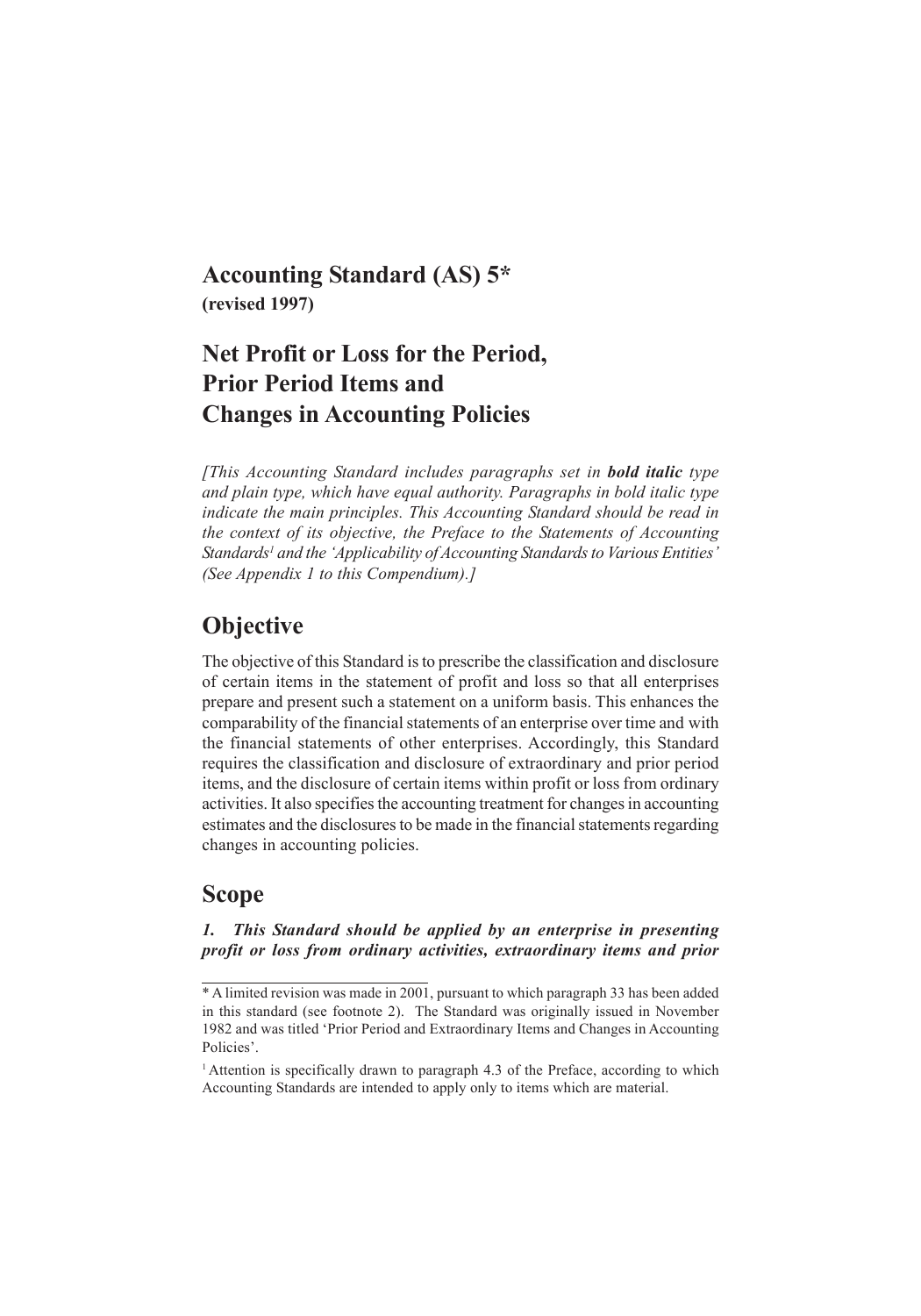*period items in the statement of profit and loss, in accounting for changes in accounting estimates, and in disclosure of changes in accounting policies.*

2. This Standard deals with, among other matters, the disclosure of certain items of net profit or loss for the period. These disclosures are made in addition to any other disclosures required by other Accounting Standards.

3. This Standard does not deal with the tax implications of extraordinary items, prior period items, changes in accounting estimates, and changes in accounting policies for which appropriate adjustments will have to be made depending on the circumstances.

## **Definitions**

*4. The following terms are used in this Standard with the meanings specified:*

*4.1. Ordinary activities are any activities which are undertaken by an enterprise as part of its business and such related activities in which the enterprise engages in furtherance of, incidental to, or arising from, these activities.*

*4.2. Extraordinary items are income or expenses that arise from events or transactions that are clearly distinct from the ordinary activities of the enterprise and, therefore, are not expected to recur frequently or regularly.*

*4.3. Prior period items are income or expenses which arise in the current period as a result of errors or omissions in the preparation of the financial statements of one or more prior periods.*

*4.4. Accounting policies are the specific accounting principles and the methods of applying those principles adopted by an enterprise in the preparation and presentation of financial statements.*

## **Net Profit or Loss for the Period**

*5. All items of income and expense which are recognised in a period should be included in the determination of net profit or loss for the period unless an Accounting Standard requires or permits otherwise.*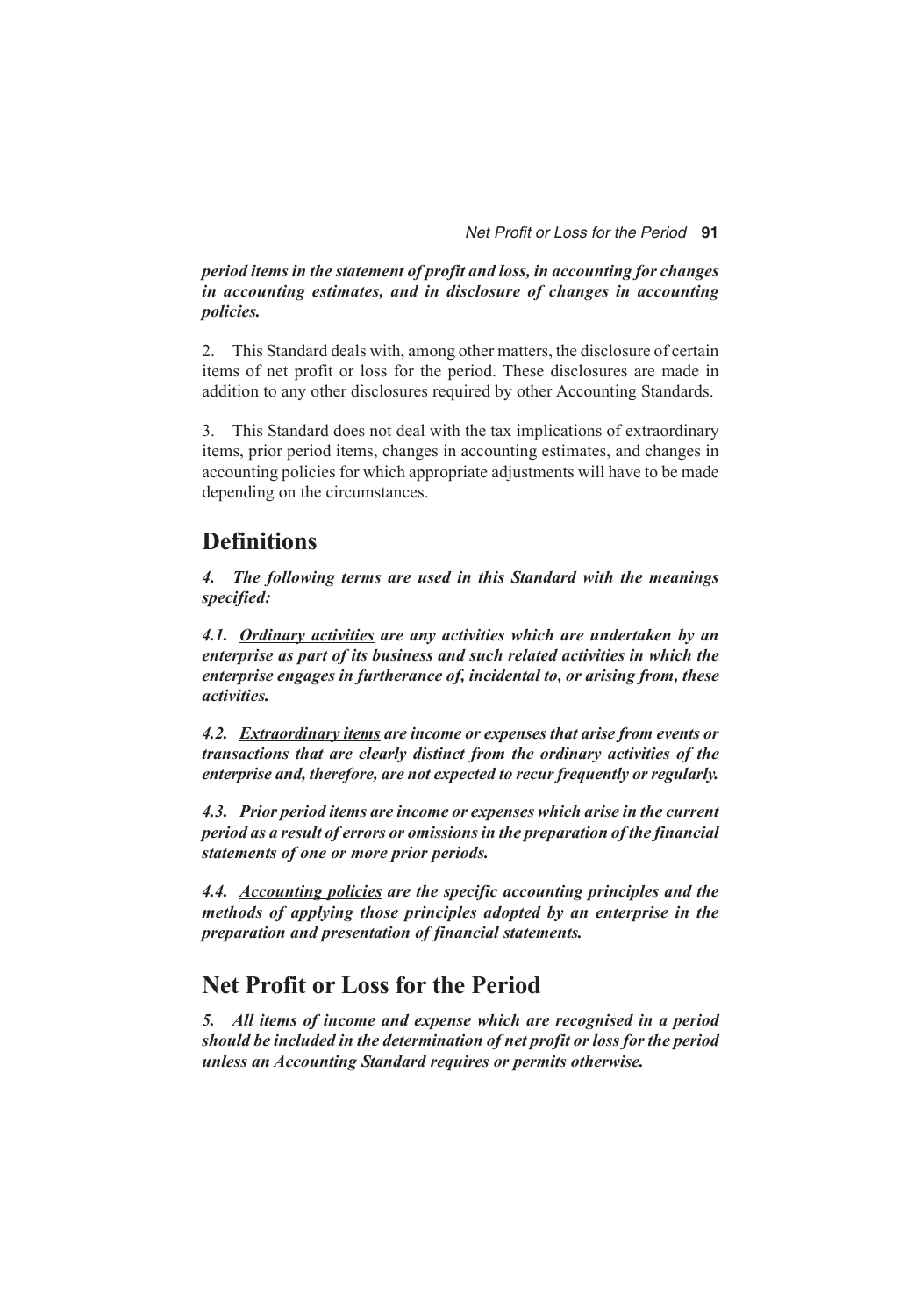#### **92** *AS 5 (revised 1997)*

6. Normally, all items of income and expense which are recognised in a period are included in the determination of the net profit or loss for the period. This includes extraordinary items and the effects of changes in accounting estimates.

#### *7. The net profit or loss for the period comprises the following components, each of which should be disclosed on the face of the statement of profit and loss:*

- *(a) profit or loss from ordinary activities; and*
- *(b) extraordinary items.*

#### **Extraordinary Items**

*8. Extraordinary items should be disclosed in the statement of profit and loss as a part of net profit or loss for the period. The nature and the amount of each extraordinary item should be separately disclosed in the statement of profit and loss in a manner that its impact on current profit or loss can be perceived.*

9. Virtually all items of income and expense included in the determination of net profit or loss for the period arise in the course of the ordinary activities of the enterprise. Therefore, only on rare occasions does an event or transaction give rise to an extraordinary item.

10. Whether an event or transaction is clearly distinct from the ordinary activities of the enterprise is determined by the nature of the event or transaction in relation to the business ordinarily carried on by the enterprise rather than by the frequency with which such events are expected to occur. Therefore, an event or transaction may be extraordinary for one enterprise but not so for another enterprise because of the differences between their respective ordinary activities. For example, losses sustained as a result of an earthquake may qualify as an extraordinary item for many enterprises. However, claims from policyholders arising from an earthquake do not qualify as an extraordinary item for an insurance enterprise that insures against such risks.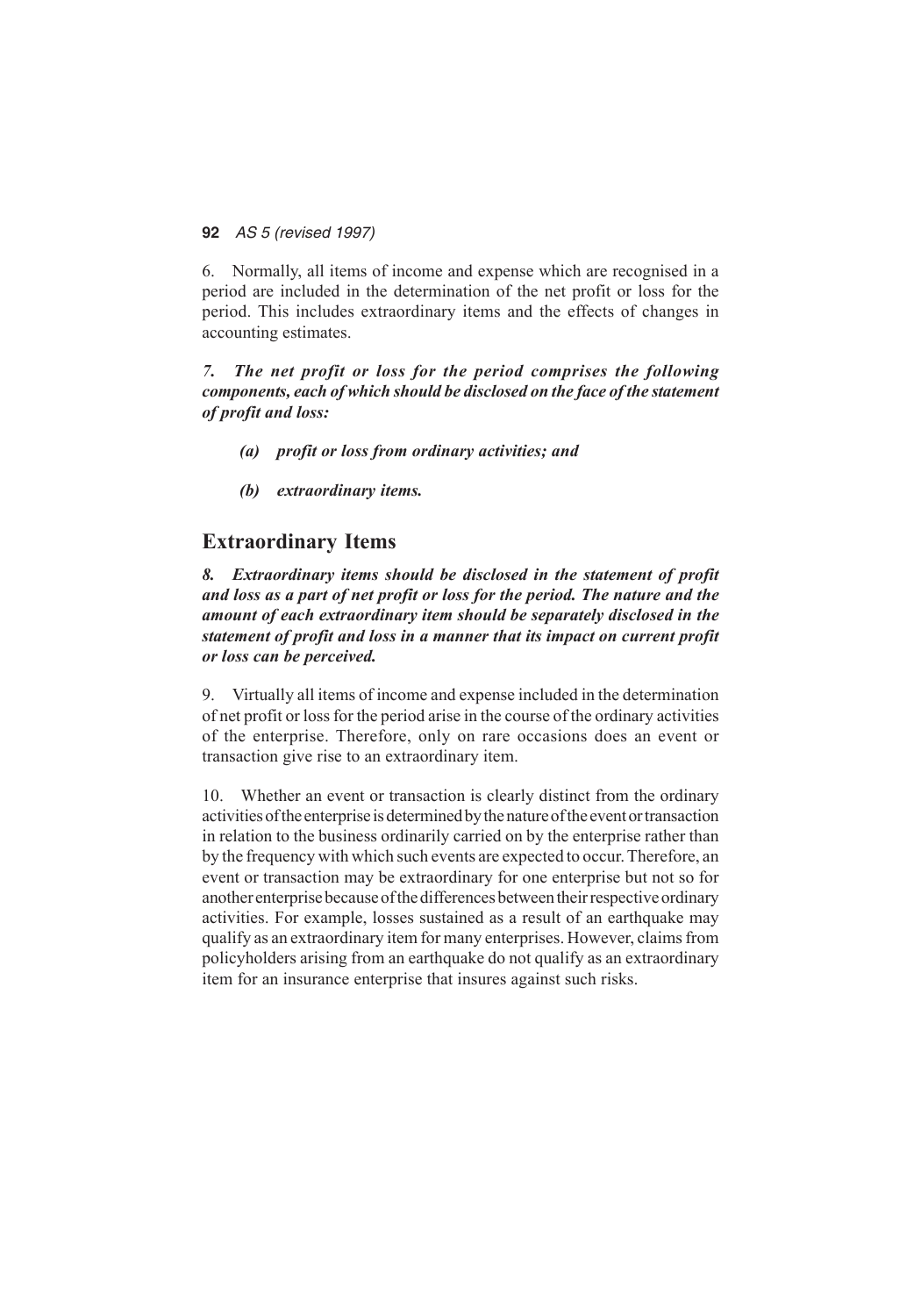11. Examples of events or transactions that generally give rise to extraordinary items for most enterprises are:

- attachment of property of the enterprise; or
- an earthquake.

#### **Profit or Loss from Ordinary Activities**

*12. When items of income and expense within profit or loss from ordinary activities are of such size, nature or incidence that their disclosure is relevant to explain the performance of the enterprise for the period, the nature and amount of such items should be disclosed separately.*

13. Although the items of income and expense described in paragraph 12 are not extraordinary items, the nature and amount of such items may be relevant to users of financial statements in understanding the financial position and performance of an enterprise and in making projections about financial position and performance. Disclosure of such information is sometimes made in the notes to the financial statements.

14. Circumstances which may give rise to the separate disclosure of items of income and expense in accordance with paragraph 12 include:

- (a) the write-down of inventories to net realisable value as well as the reversal of such write-downs;
- (b) a restructuring of the activities of an enterprise and the reversal of any provisions for the costs of restructuring;
- (c) disposals of items of fixed assets;
- (d) disposals of long-term investments;
- (e) legislative changes having retrospective application;
- (f) litigation settlements; and
- (g) other reversals of provisions.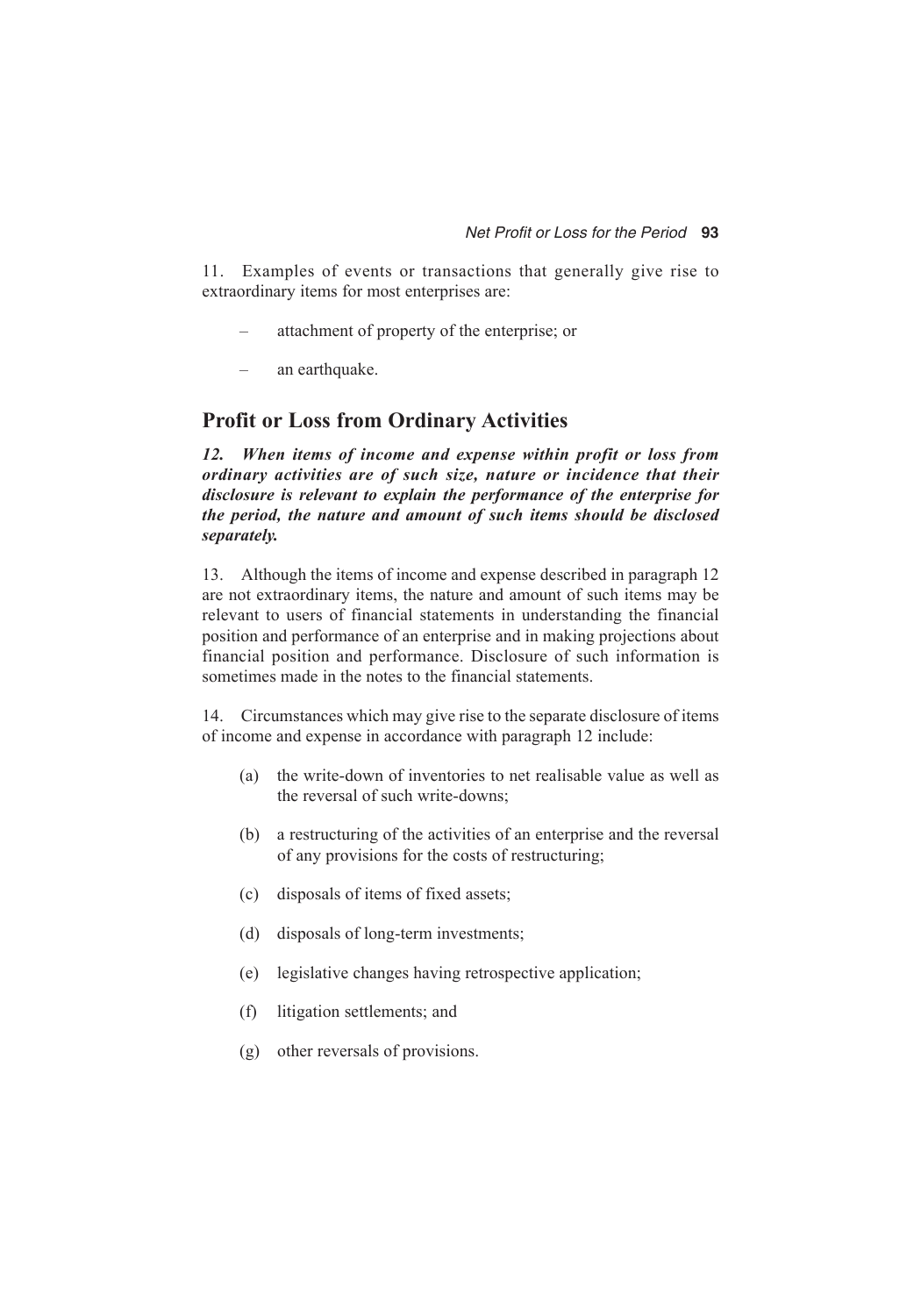#### **94** *AS 5 (revised 1997)*

#### **Prior Period Items**

*15. The nature and amount of prior period items should be separately disclosed in the statement of profit and loss in a manner that their impact on the current profit or loss can be perceived.*

16. The term 'prior period items', as defined in this Standard , refers only to income or expenses which arise in the current period as a result of errors or omissions in the preparation of the financial statements of one or more prior periods. The term does not include other adjustments necessitated by circumstances, which though related to prior periods, are determined in the current period, e.g., arrears payable to workers as a result of revision of wages with retrospective effect during the current period.

17. Errors in the preparation of the financial statements of one or more prior periods may be discovered in the current period. Errors may occur as a result of mathematical mistakes, mistakes in applying accounting policies, misinterpretation of facts, or oversight.

18. Prior period items are generally infrequent in nature and can be distinguished from changes in accounting estimates. Accounting estimates by their nature are approximations that may need revision as additional information becomes known. For example, income or expense recognised on the outcome of a contingency which previously could not be estimated reliably does not constitute a prior period item.

19. Prior period items are normally included in the determination of net profit or loss for the current period. An alternative approach is to show such items in the statement of profit and loss after determination of current net profit or loss. In either case, the objective is to indicate the effect of such items on the current profit or loss.

#### **Changes in Accounting Estimates**

20. As a result of the uncertainties inherent in business activities, many financial statement items cannot be measured with precision but can only be estimated. The estimation process involves judgments based on the latest information available. Estimates may be required, for example, of bad debts, inventory obsolescence or the useful lives of depreciable assets. The use of reasonable estimates is an essential part of the preparation of financial statements and does not undermine their reliability.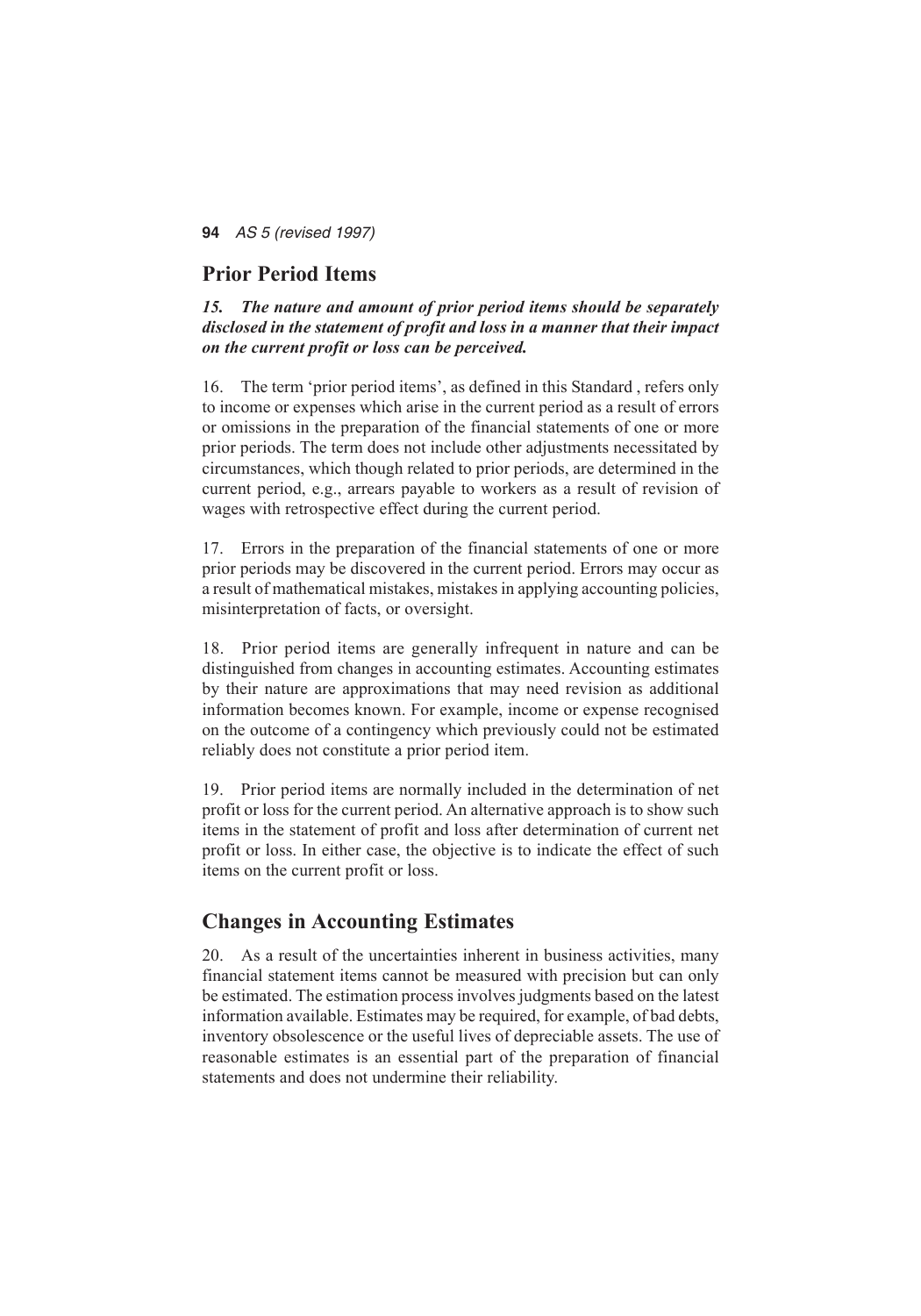21. An estimate may have to be revised if changes occur regarding the circumstances on which the estimate was based, or as a result of new information, more experience or subsequent developments. The revision of the estimate, by its nature, does not bring the adjustment within the definitions of an extraordinary item or a prior period item.

22. Sometimes, it is difficult to distinguish between a change in an accounting policy and a change in an accounting estimate. In such cases, the change is treated as a change in an accounting estimate, with appropriate disclosure.

*23. The effect of a change in an accounting estimate should be included in the determination of net profit or loss in:*

- *(a) the period of the change, if the change affects the period only; or*
- *(b) the period of the change and future periods, if the change affects both.*

24. A change in an accounting estimate may affect the current period only or both the current period and future periods. For example, a change in the estimate of the amount of bad debts is recognised immediately and therefore affects only the current period. However, a change in the estimated useful life of a depreciable asset affects the depreciation in the current period and in each period during the remaining useful life of the asset. In both cases, the effect of the change relating to the current period is recognised as income or expense in the current period. The effect, if any, on future periods, is recognised in future periods.

#### *25. The effect of a change in an accounting estimate should be classified using the same classification in the statement of profit and loss as was used previously for the estimate.*

26. To ensure the comparability of financial statements of different periods, the effect of a change in an accounting estimate which was previously included in the profit or loss from ordinary activities is included in that component of net profit or loss. The effect of a change in an accounting estimate that was previously included as an extraordinary item is reported as an extraordinary item.

#### *27. The nature and amount of a change in an accounting estimate which has a material effect in the current period, or which is expected to have a*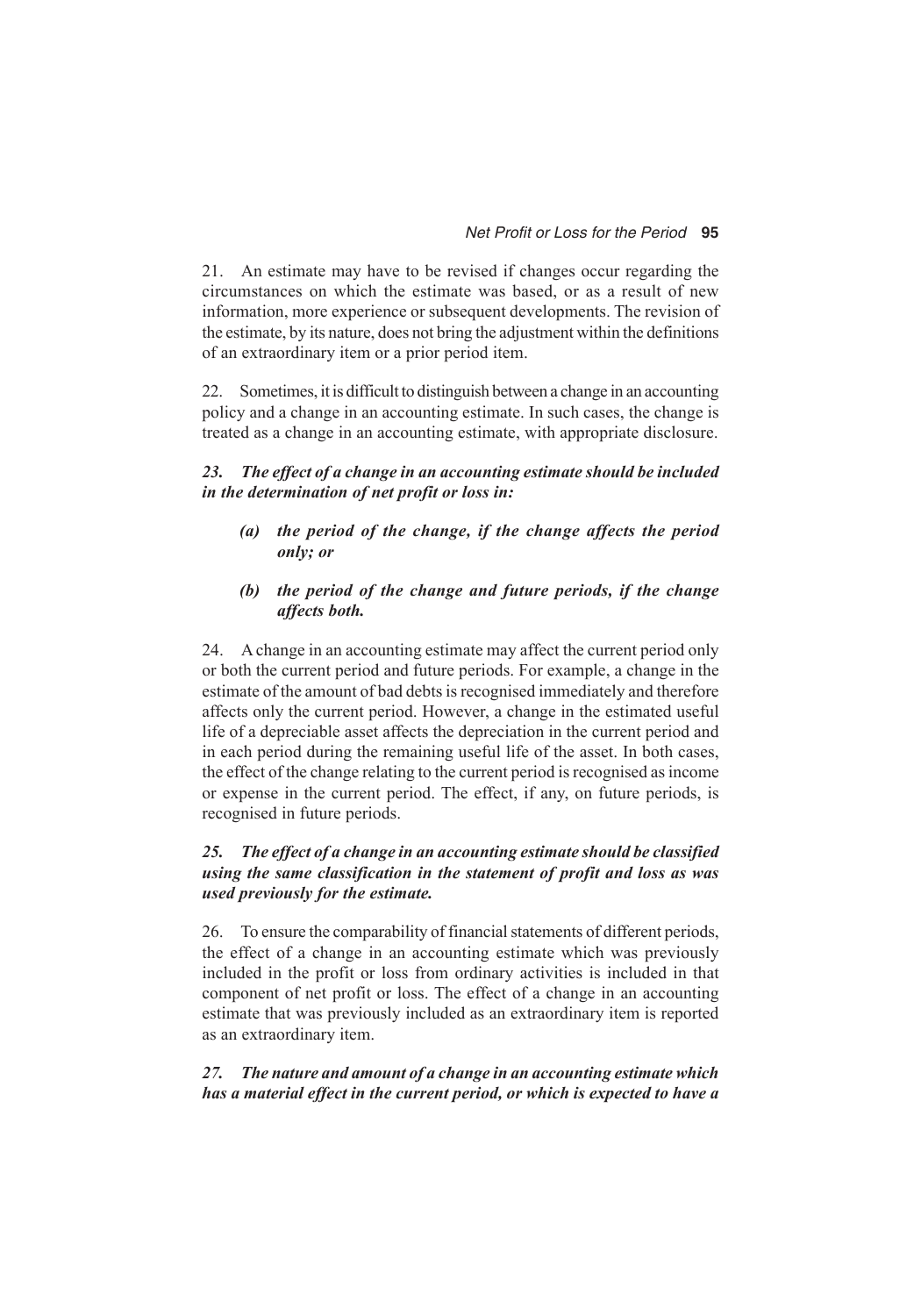**96** *AS 5 (revised 1997)*

*material effect in subsequent periods, should be disclosed. If it is impracticable to quantify the amount, this fact should be disclosed.*

## **Changes in Accounting Policies**

28. Users need to be able to compare the financial statements of an enterprise over a period of time in order to identify trends in its financial position, performance and cash flows. Therefore, the same accounting policies are normally adopted for similar events or transactions in each period.

*29. A change in an accounting policy should be made only if the adoption of a different accounting policy is required by statute or for compliance with an accounting standard or if it is considered that the change would result in a more appropriate presentation of the financial statements of the enterprise.*

30. A more appropriate presentation of events or transactions in the financial statements occurs when the new accounting policy results in more relevant or reliable information about the financial position, performance or cash flows of the enterprise.

- 31. The following are not changes in accounting policies :
	- (a) the adoption of an accounting policy for events or transactions that differ in substance from previously occurring events or transactions, e.g., introduction of a formal retirement gratuity scheme by an employer in place of ad hoc ex-gratia payments to employees on retirement; and
	- (b) the adoption of a new accounting policy for events or transactions which did not occur previously or that were immaterial.

*32. Any change in an accounting policy which has a material effect should be disclosed. The impact of, and the adjustments resulting from, such change, if material, should be shown in the financial statements of the period in which such change is made, to reflect the effect of such change. Where the effect of such change is not ascertainable, wholly or in part, the fact should be indicated. If a change is made in the accounting policies which has no material effect on the financial statements for the current period but which is reasonably expected to have a material effect in later periods, the fact of such change should be appropriately disclosed in the period in which the change is adopted.*